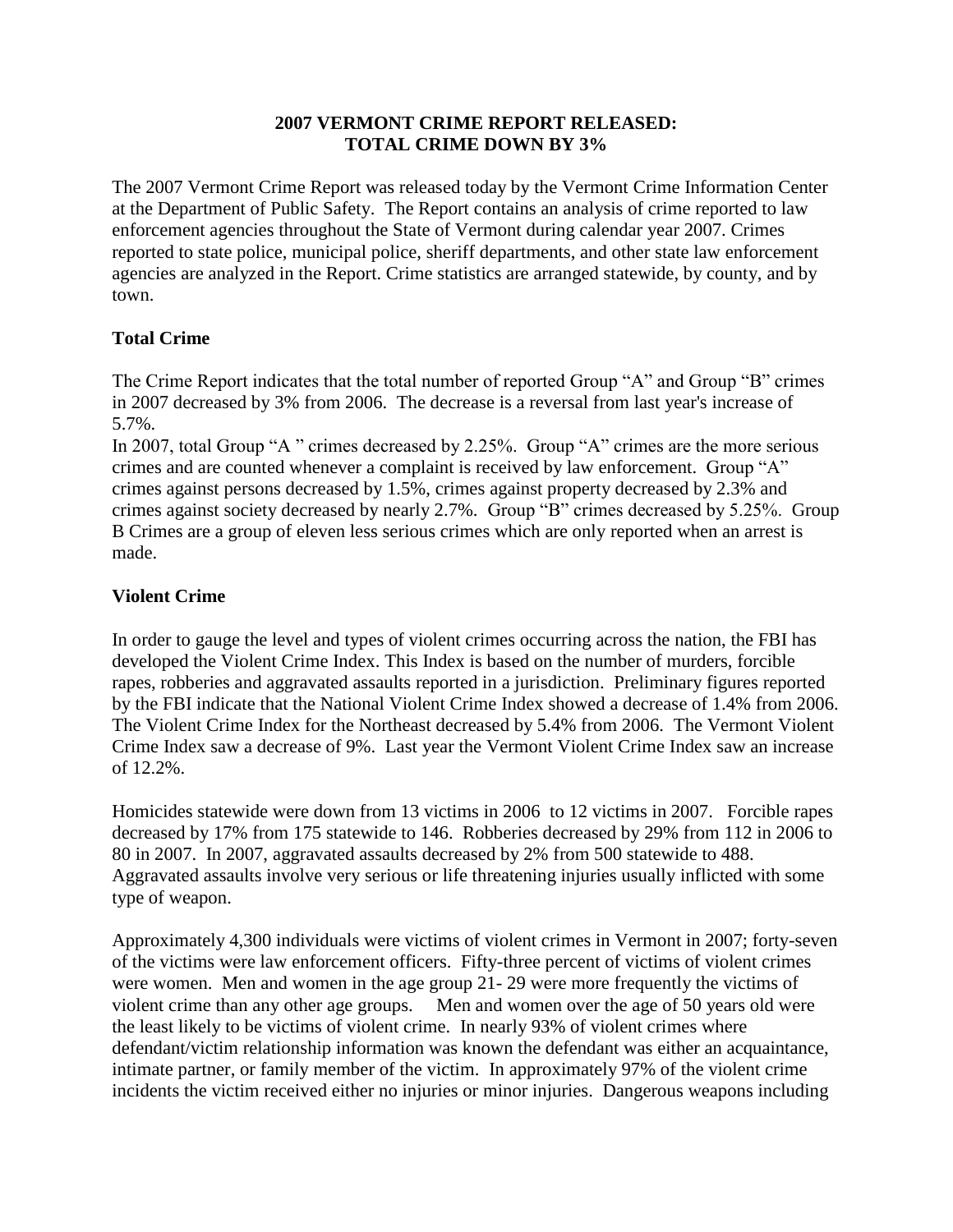firearms were used in nearly 8% of violent crimes. Approximately 65% of violent crime in Vermont occurs in residences which makes the home the most frequent location for violent criminal incidents. Highways and roads are the second most frequent location for violent crime. There were no significant changes in violent crime victimization statistics between 2006 and 2007.

Domestic Violence incidents involving intimate partners increased by approximately 7% from 903 in 2006 to 963 in 2007. The vast majority of domestic violence crimes involve simple assaults (75%) and aggravated assaults (19%).

## **Property Crime**

The FBI has also developed a Property Crime Index which is comprised of the number of burglaries, thefts, and motor vehicle thefts reported in a jurisdiction. Preliminary figures from the FBI indicate that the National Property Crime Index was down by 2.1% from 2006. The Northeast reported nearly a 2.9% decline in 2007. The Vermont Property Crime Index declined by less than 1%.

While burglary in Vermont was down by 7% from 2006, theft was up by 1%, and motor vehicle theft increased by 2%.

In Vermont the total property loss in 2007 due to criminal activity reported to law enforcement agencies statewide was \$23 million, up more than \$1.4 million from 2006 – nearly a 7% increase. The increases in crime losses were due to a limited number of burglary and fraud cases where the losses were over \$50,000 per incident. The f is the most costly property crime accounting for loses of over \$9 million in 2007. Burglary was second accounting for \$4.8 million in losses

# **Drug Crime**

There were 3,008 drug crimes reported in 2007, down 2.7% from 2006.

More than 1,818 (63%) of drug crime incidents in 2007 involved marijuana. Cocaine and Crack Cocaine cases amounted to 11% of the drug crimes. Amphetamine and Methamphetamine cases constituted less than 1% of drug cases. Except for marijuana cases which increased by 3.4%, most other types of drug cases saw a decrease between 2006 and 2007.

### **Vermont Crime On-Line**

Interested readers can access the complete 2007 Vermont Crime Report by using Vermont Crime On-Line from the Department of Public Safety's web page at www.dps.state.vt.us. Eleven years of crime data are now available on the web site.

Vermont Crime On-Line makes it easy for the public to view standard crime reports or to create their own custom reports instantly on-line. Vermont Crime On-Line reports information on the time and day when crimes occur, crime location type, the amount of property crime loss, victim